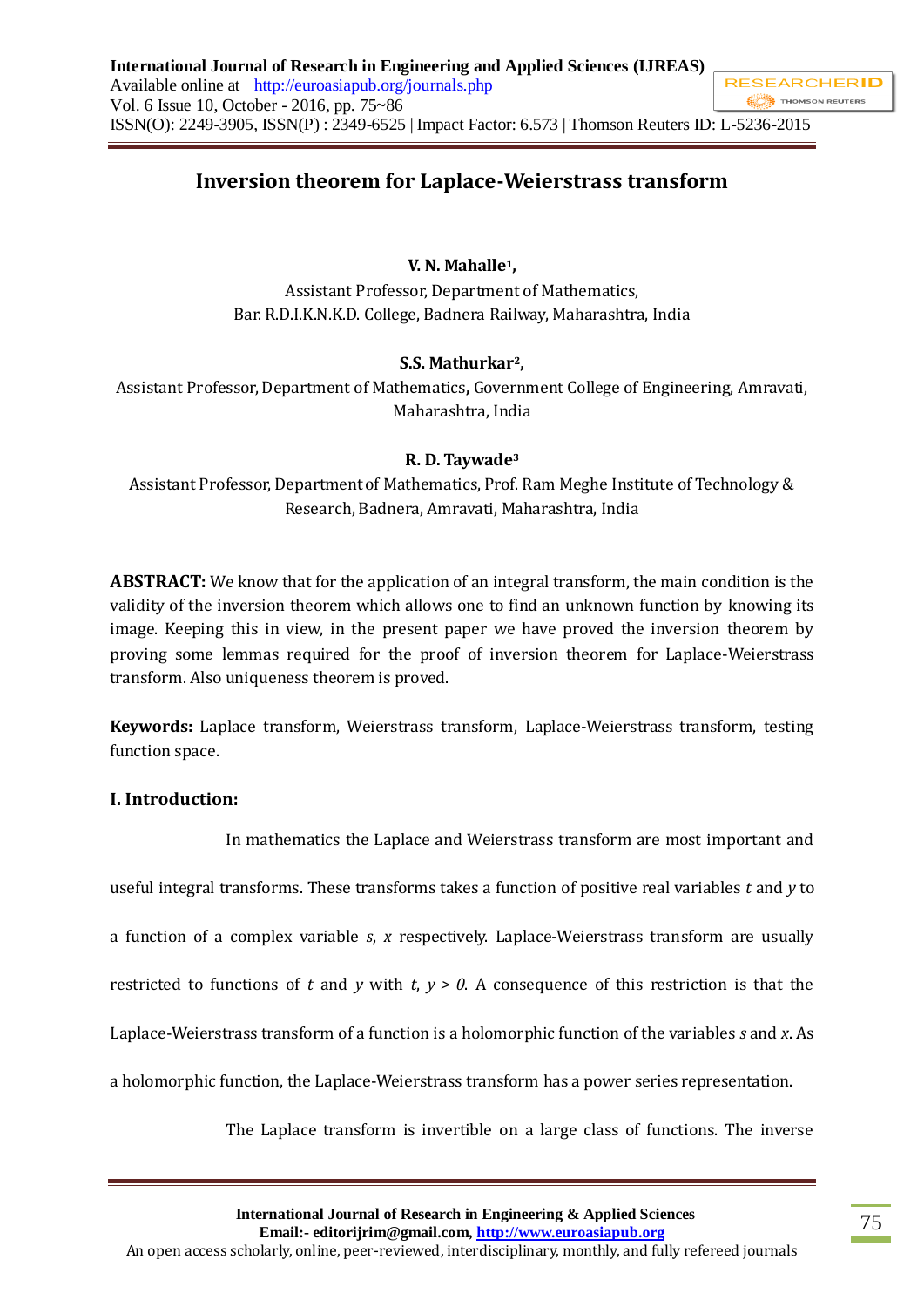Laplace transform takes a function of a complex variable s ( frequency) and yields a function of a real variable t ( time). Laplace transformation from the time domain to the frequency domain transforms differential equations into algebraic equations. It has many applications in the sciences and technology.

 Bilodeau [1] proved inversion formula for the Weierstrass transform. Kene and Gudadhe [2] had presented the some properties of generalized Mellin Whittaker transform. Mathurkar *et.al* [3,4] discussed the analyticity of Laplace Weierstrass transform with elementary properties. Pathak [5] extended integral transform to the compact support. Robbin and Huang [6] developed inverse filtering for linear shift-variant imaging system. Thakur and Tamrakar [7] created convergence and inversion theorem for generalized Weierstrass transform. Zemanian [8] had studied integral transforms like Laplace, Mellin, Hankel, K, Weierstrass in distributional sense. Motivated by above, in this paper we have formed the inversion theorem for Laplace-Weierstrass transform.

 This paper emphasizes as follows. In section II we defined testing function space for Laplace-Weierstrass transform. Section III gives three Lemmas required for inversion theorem In section IV inversion theorem & Uniqueness theorem for the same. And paper is concluded lastly in section V.

## **II. The Testing Function Space**  *LWa*,*<sup>b</sup>* **:**

 $LW_{a,b}$  as the linear space of all complex valued smooth functions  $\phi(t, y)$  on  $0 < t < \infty$ ,  $0 < y < \infty$  such that for each *p*,  $q = 0, 1, 2, \cdots$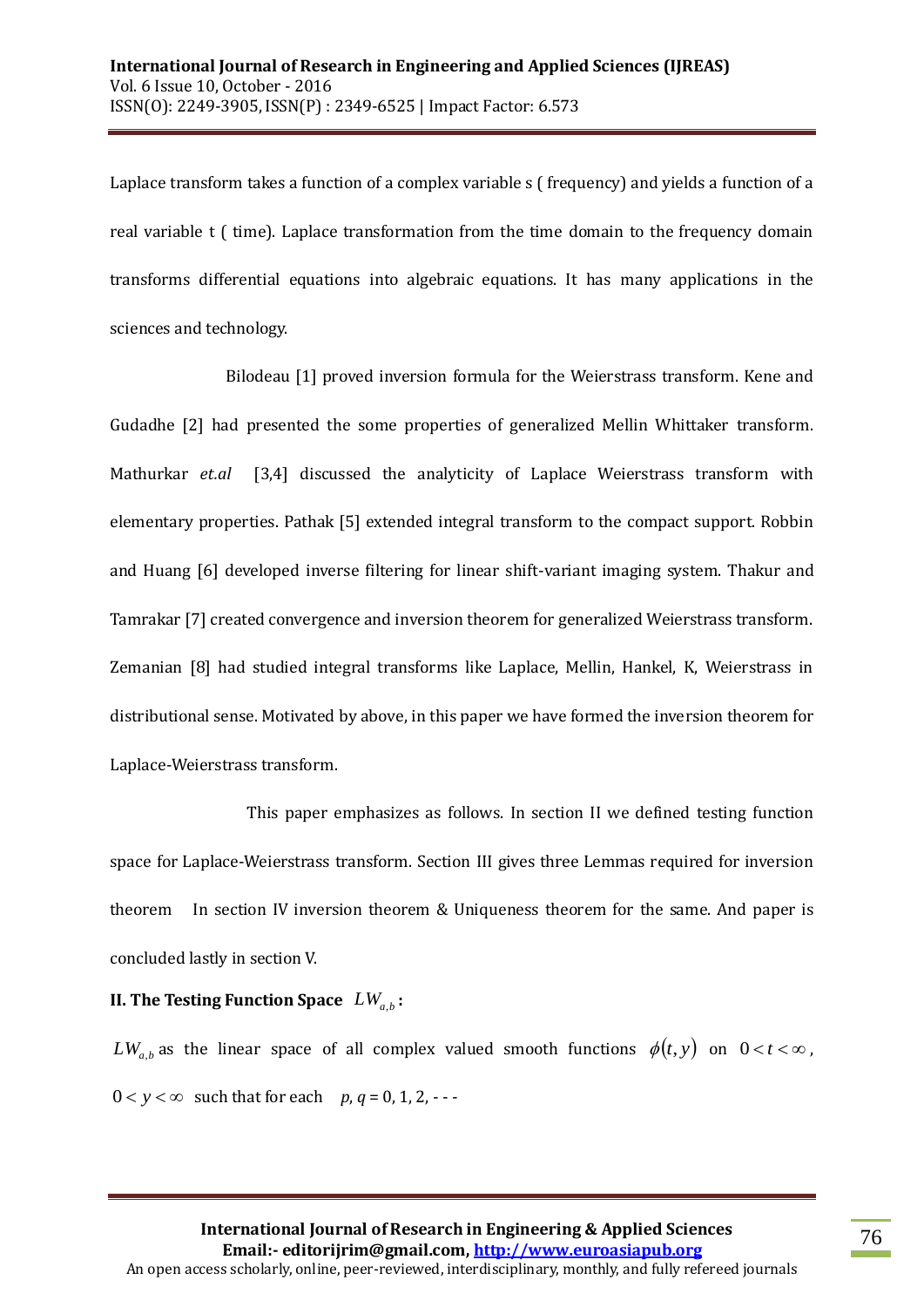$$
\gamma_{a,b,p,q} \phi(t, y) = \sup_{\substack{0 < t < \infty \\ 0 < y < \infty}} \left| e^{at - \frac{by + y^2}{2}t} D_t^p D_y^q \phi(t, y) \right| < \infty,
$$
\n(2.1)

for some fixed numbers *a*,*b* in R

The space  $LW_{a,b}$  is complete and a Frechet space. This topology is generated by the total families of countably multinorms space given by (2.1). The proof of the inversion theorem requires following lemmas.

#### **III. Lemmas:**

#### **3.1 Lemma 1:**

Let 
$$
LW\{f(t, y)\}=F(s, x)_{\boxed{2}}
$$
, for  $\sigma_1 < \text{Re } s < \sigma_2 \text{Re } s < \sigma_2$  and  $\sigma_1 < \text{Re } x < \sigma_2 \text{Re } s$ . Let  
\n
$$
\phi(t, y) \in D(\Omega)_{\boxed{2'}}, \text{ where } (t, y) \in \Omega_{\boxed{2}} \text{ and set } \psi(s, x) = \frac{1}{\sqrt{4\pi}} \int_{0}^{\infty} \int_{0}^{\infty} \phi(t, y) e^{\frac{st + (x - y)^2}{4}} dy dt \text{ Then for }
$$

any fixed real numbers 
$$
r
$$
 and  $r'$  with  $0 < r < \infty$  &  $0 < r' < \infty$    
\n
$$
\frac{1}{\sqrt{4\pi}} \int_{-r}^{r} \int_{-r}^{r} \left\langle f(g,h), e^{-sg - \frac{(x-h)^2}{4}} \right\rangle \psi(s,x) d\eta d\xi = \frac{1}{\sqrt{4\pi}} \left\langle f(g,h), \int_{-r}^{r} \int_{-r}^{r} e^{-sg - \frac{(x-h)^2}{4}} \psi(s,x) d\eta d\xi \right\rangle
$$

$$
(3.1.1)
$$

Where  $s = \sigma + i\xi_{\boxed{2}}$  and  $x = \sigma + i\eta$ ,  $\sigma \& \sigma$   $\boxed{\sigma}$  are any fixed real numbers such that  $\sigma_1 < \sigma < \sigma_2$  and  $\sigma_1 < \sigma < \sigma_2$  and

 $\langle t, y \rangle = \sup_{\phi \in \mathcal{F}_{\alpha}} e^{-\gamma} \cdot D_{\epsilon}^{\mu} D_{\gamma}^{\mu} \phi(t, y) \rangle \ll \infty,$ <br>
fixed numbers a, b in R<br>
fixed numbers a, b in R<br>
fixed numbers a, b in R<br>
bby multinerars such either space. This topology is generated by the total fami **Proof:-** The case  $\phi(t, y) = 0$  is trivial. Let us consider  $\phi(t, y) \neq 0$  for any  $(t, y) \in \Omega$ . Since  $F(s,x)$  is analytic for  $\sigma_1 < Res < \sigma_2$  and  $\sigma_1 < Res < \sigma_2$  and  $\psi(s,x)$  is an entire function, then the r. h. s. side integral of the equation (3.1.1) exists. We first show that,  $(g,h)$  $(x-h)$  $(s, x) d\eta \, d\xi,$ 4  $(h) = \frac{1}{\sqrt{2}}$ ' 2 <sup>4</sup>  $\psi(s,x)d\eta d\xi$ π  $\nu(g,h) = \frac{1}{\sqrt{g}} \int e^{-g(x+h)} \psi(s,x) d\eta \, d\eta$ *r r*  $\int_{-r}^{r} \int_{-r}^{r} e^{-sg-\frac{(x-h)}{4}}$ *r*  $=\frac{1}{\sqrt{2}}\int_{0}^{r} \int_{0}^{r} e^{-s g-(x-h)^2} \psi(s,x) d\eta \ d\xi$ , as a function of  $(g,h)$  which is belongs to

 $LW_{a,b}$  For this we consider,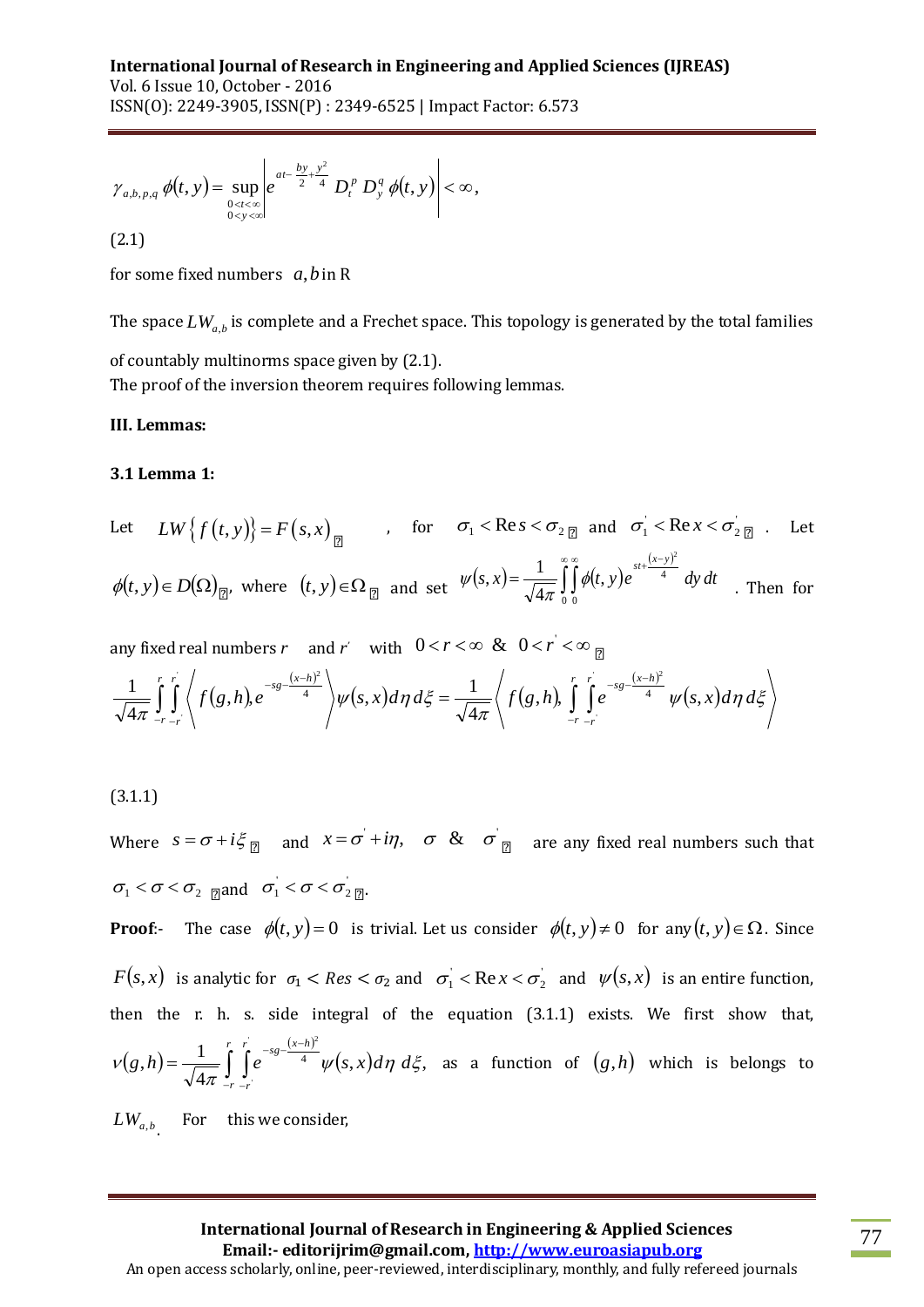$$
\gamma_{a,b,p,q} \nu(g,h) = \sup_{\substack{0 \le g < \infty \\ 0 < h < \infty}} \left| e^{ag - \frac{bh}{2} + \frac{h^2}{4}} D_g^p D_h^q \nu(g,h) \right|
$$

$$
= \underset{0 < g < \infty \atop 0 < h < \infty}{}{\sup} \left| e^{ag - \frac{bh}{2} + \frac{h^2}{4}} D_g^p D_h^q \frac{1}{\sqrt{4\pi}} \int_{-r}^r \int_{-r}^r e^{-sg - \frac{(x-h)^2}{4}} \psi(s, x) d\eta d\xi \right|
$$

Carrying the operator  $D_p^p D_h^q$ *A*  $D_g^p D_h^q$  within the integral and summation sign, which is easily justified

78 *g h Sup e D D g h* due to smoothness of the integral, we get *b h h a g r r r r x h s g q h p g h g <sup>a</sup> <sup>b</sup> <sup>p</sup> <sup>q</sup> g h Sup e D D e s x d d* , 4 1 , 2 2 2 4 4 0 0 , , , = *r r q <sup>x</sup> <sup>h</sup> <sup>h</sup> b h s a g p r r h g Sup s x s e P x h d d* 4 2 [ ] 0 0 2 2 , 4 1 (3.1.2)

Where  $P_q$  is polynomial in  $q$ . The series in right hand side is series of positive finite terms which is bounded by *K* for  $g$ > 0 and *h*> 0. Therefore  $\gamma_{a,b,p,q}$   $\nu(g,h)$  <  $\infty$  , hence  $\;\nu(g,h)$ belongs to  $LW_{a,b}$  . Therefore r. h. s. of (3.1.1) is meaningful.

Next, partition the path of integration on the straight line from  $s - ir$  to  $s + ir$  into m intervals, each of length *m*  $\frac{2r}{m}$  and from  $x = \sigma - ir$  to  $x = \sigma + ir$  into n intervals each of length  $\frac{2r}{n}$  $\frac{2r}{r}$ .

Let  $s_i = \sigma + ir_i$  be any point in the i<sup>th</sup> interval and  $x_j = \sigma' + ir_j$  be any point in the j<sup>th</sup> interval.

Consider,

$$
\theta_{m,n}(g,h) = \frac{1}{\sqrt{4\pi}} \sum_{i=1}^{m} \sum_{j=1}^{n} \psi(s_i, x_j) e^{-s_i g - \frac{(x_j - h)^2}{4}} \left(\frac{4rr}{mn}\right)
$$

$$
= \frac{1}{\sqrt{\pi}} \sum_{i=1}^{m} \sum_{j=1}^{n} \psi(s_i, x_j) e^{-s_i g - \frac{(x_j - h)^2}{4}} \left(\frac{2rr}{mn}\right)
$$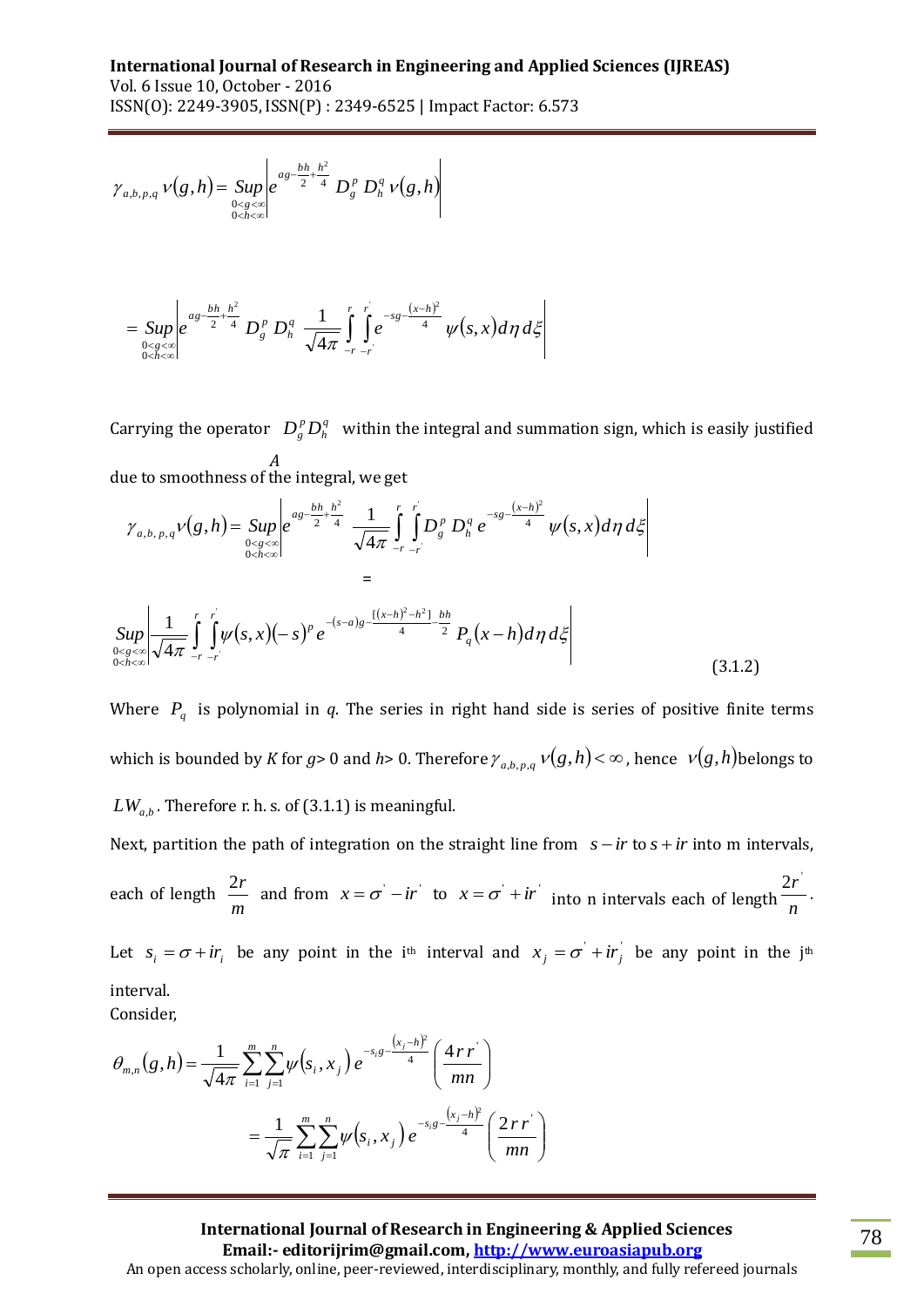## (3.1.3)

Operate  $\ f(g,h)$  to above equation (3.1.3) term by term, we get

$$
\langle f(g,h), \theta_{m,n}(g,h) \rangle = \langle f(g,h), \frac{1}{\sqrt{\pi}} \sum_{i=1}^{m} \sum_{j=1}^{n} \psi(s_i, x_j) e^{-s_i g - \frac{(x_j - h)^2}{4}} \frac{2rr}{mn} \rangle
$$
  
= 
$$
\sum_{i=1}^{m} \sum_{j=1}^{n} \frac{1}{\sqrt{\pi}} \langle f(g,h), e^{-s_i g - \frac{(x_j - h)^2}{4}} \rangle \psi(s_i, x_j) \frac{2rr}{mn}
$$
(3.1.4)

In view of the fact that  $\frac{1}{\sqrt{2}}$   $\int f(g,h)$ ,  $(x_i-h)^t$  $(s_i, x_j)$  $\frac{1}{\sqrt{\pi}}\left\langle f(g,h)e^{-s_i g-\frac{(x_j-h)^2}{4}}\right\rangle \psi(s_i,x)$  $\psi$ π  $\left\langle \frac{x_i - h^2}{4} \right\rangle \psi(s_i, x_i)$  is continuous function on

 $-r \leq \xi \leq r$  and  $-r' \leq \eta \leq r$ , the sum on the right hand side of equation (3.1.4) tends to l. h. s. of equation (3.1.1) as  $m, n \rightarrow \infty$ .

So we need to show that, for each fixed p and q,  $\left|\theta_{m,n}(g,h)-\nu(g,h)\right|$  converges uniformly to zero on  $0 < g < \infty$  and  $0 < h < \infty$  as  $m \to \infty$  and  $n \to \infty$ .

Consider,

Consider,  
\n
$$
\gamma_{a,b,p,q}[\theta_{m,n}(g,h)-\nu(g,h)] = \sup_{\substack{0< g<\infty \\ 0< h<\infty}} e^{as-\frac{by}{2}+\frac{h^2}{4}} D_g^p D_h^q [\theta_{m,n}(g,h)-\nu(g,h)]
$$
\n
$$
= \sup_{\substack{0< g<\infty \\ 0< h<\infty}} \left| \frac{(-1)^p}{\sqrt{\pi}} e^{as-\frac{bh}{2}+\frac{h^2}{4}} \sum_{i=1}^m \sum_{j=1}^n \sum_{q=0}^k \psi(s_i,x_j)(s_i)^p P_q(x_j-h) e^{-s_i s - \frac{(x_j-h)^2}{4}} \frac{2rr}{mn} - \frac{(-1)^p}{\sqrt{4\pi}} e^{as-\frac{bh}{2}+\frac{h^2}{4}} \right|
$$
\n(3.1.5)

Where  $P_q$  is the polynomial in q and q is finite quantity.

Notice that

$$
\left|\sum_{q=0}^k e^{as-\frac{bh}{2}+\frac{h^2}{4}-sg-\frac{(x-h)^2}{4}}\right|\to 0 \text{ as } g\to\infty \text{ and } h\to\infty \text{ for } \text{Re } s>a \text{ and } \text{Re } x>b.
$$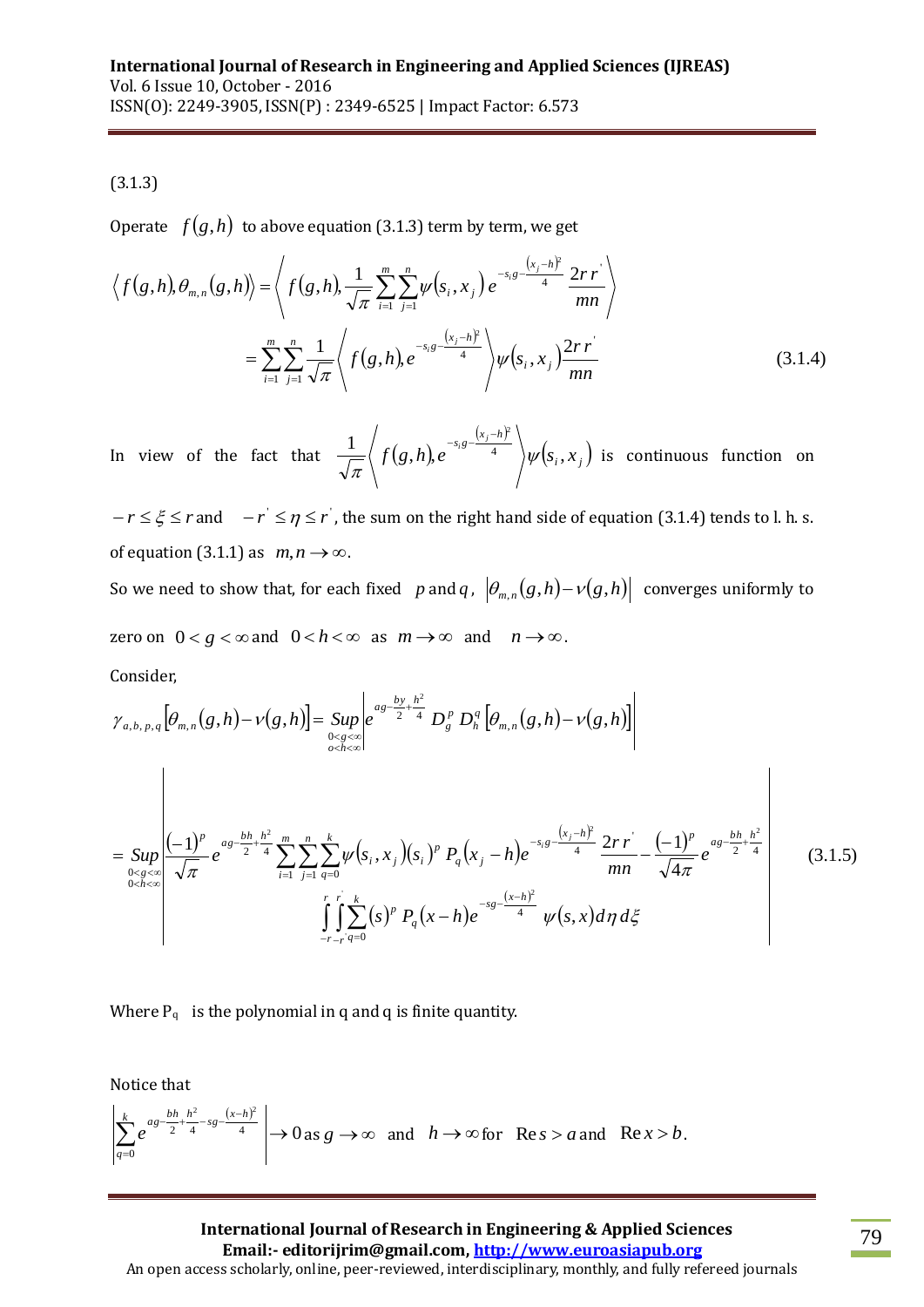Therefore, given  $\epsilon$   $>$   $0$  , we can choose G and H so large that for all  $g$   $>$   $G$  *and*  $h$  $>$  $H$   $_{_{\prime}}$ 

$$
\left|\sum_{q=0}^{k} \frac{1}{\sqrt{4\pi}} e^{ag - \frac{bh}{2} + \frac{h^2}{4} - sg - \frac{(x-h)^2}{4}} \right| < \frac{\epsilon}{3} \left[ \int_{-r-r}^{r} \left| \sum_{q=0}^{k} (s)^p P_q(x-h) \psi(s,x) \right| d\eta d\xi \right]
$$

Which is finite quantity. Since  $\varphi(t, y) \neq 0$  the right hand side is finite.

 $\alpha$ Now for all  $g > G$  *and*  $h > H_{\overline{Q}}$ , the magnitude of the second term on the right hand side of equation (3.1.5) is bounded by  $\overline{3}$  $\in$ .

1

Moreover again for  $g > G$  and  $h > H$ , the magnitude of the first term on the right hand side of equation (3.1.5 ) is bounded by

$$
\frac{\epsilon}{3} \left[ \int_{-r-r}^{r} \left| \sum_{q=0}^{k} (s)^p P_q(x-h) \psi(s,x) \right| d\eta \, d\xi \right]^{-1} \sum_{i=1}^{m} \sum_{j=1}^{n} \sum_{q=0}^{k} \left| (s_i)^p P_q(x_j-h) \psi(s_i,x_j) \right| \frac{2rr}{mn}
$$

(3.1.6)

Now choose  $m_0 \& n_0$  so large that, for  $m > m_0$  *and*  $n > n_0$ , the above expression (3.1.6) is less than  $\overline{3}$  $2 \in$ . Thus, for all  $g > G$  *and*  $h > H$  and  $m > m_0$  *and*  $n > n_0$ , the r. h. s. of equation  $(3.1.5)$  is less than  $\in$  i.e.  $\gamma_{a,b,p,q}$   $[\theta_{m,n}(g,h)-\nu(g,h)] < \infty$ . Moreover, on  $0 \le g \le G$ ,  $0 \le h \le H$ 

and

 $-r \leq \xi \leq r, -r^{'} \leq \eta \leq r^{'}$ 

the expression

$$
\frac{1}{\sqrt{4\pi}}e^{as-\frac{bh}{2}+\frac{h^2}{4}}\sum_{q=0}^k(s)^p P_q(x-h)e^{-sg-\frac{(x-h)^2}{4}}\psi(s,x)
$$

is uniformly continuous function. Therefore, in view of equation (3.1.6), there exists an  $m_1$  *and*  $n_1$  such that for all  $m > m_1$  *and*  $n > n_1$ ,  $\gamma_{a,b,p,q}$   $\left[\theta_{m,n}(g,h) - \nu(g,h)\right] \le \epsilon$  on

 $0 \le g \le G$  *and*  $0 \le h \le H$   $\underset{\Box}{\Box}$  as well. Thus when  $m > \max(m_0, m_1)$   $\underset{\Box}{\Box}$  and  $n > \max(n_0, n_1)$  $\overline{1}$  $n > \max\left(n_0, n_1\right)_{\boxed{2}}$  $\mathcal{V}_{a,b,p,q}$   $\left[\theta_{m,n}(g,h) - \nu(g,h)\right] < \infty$  on  $0 < g < \infty$  <sub>[2]</sub> and  $0 < h < \infty$ . This completes the proof.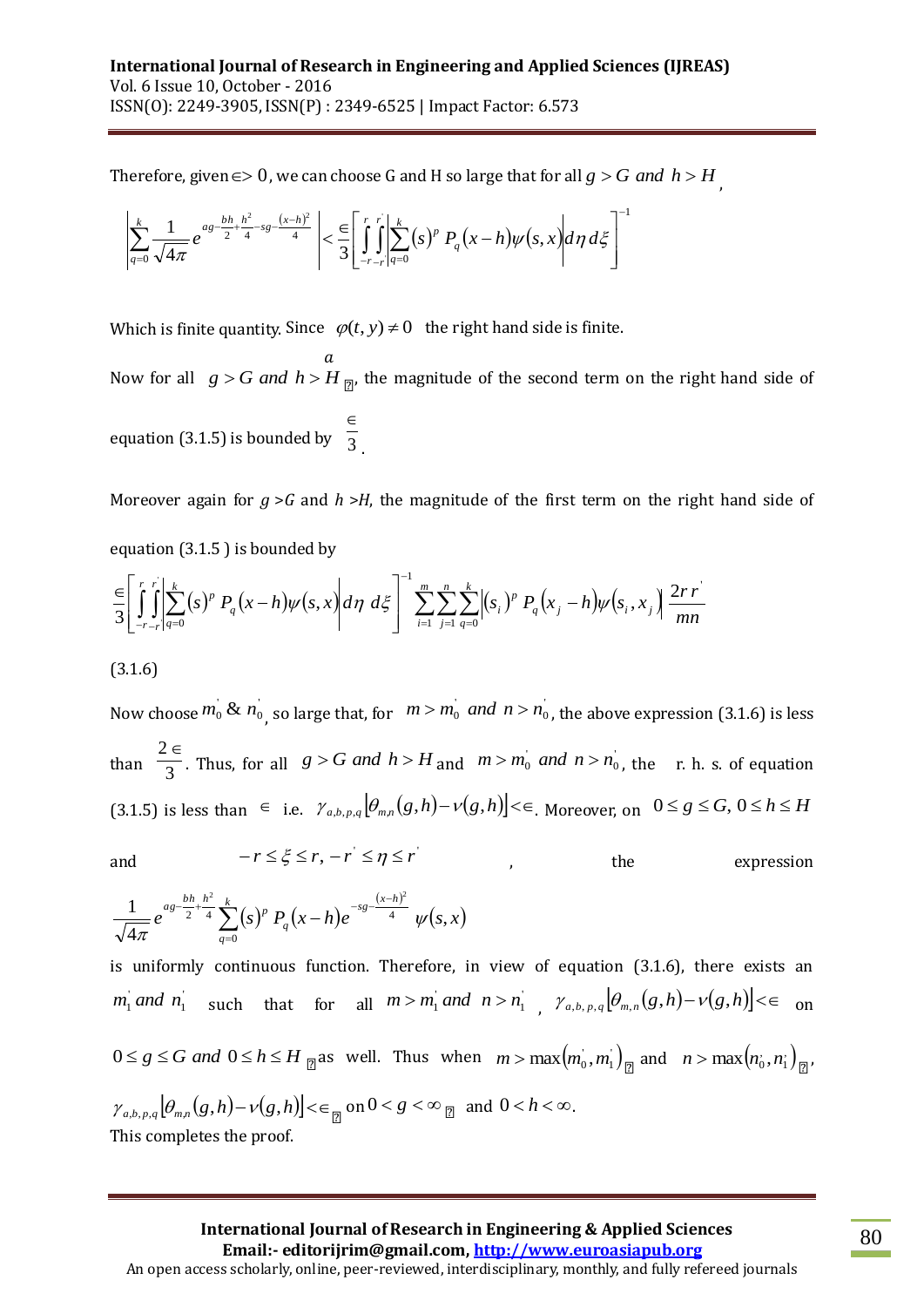#### **3.2 Lemma 2:**

For  $\phi(t, y) \in D_{\square}$ , set  $\psi(s, x) = \frac{1}{\sqrt{4\pi}} \iint_{0}^{\infty} \phi(t, y) dy$  $(x-y)$  $s, x$  =  $\frac{1}{\sqrt{2}}$  |  $\phi(t, y)e$  <sup>4</sup> *dy dt*  $\frac{(x-y)}{4}$ 0 0 2 , 4  $(x) = \frac{1}{\sqrt{1-x^2}}$  $\overbrace{\hspace{15pt}}^{\infty}$   $\overbrace{\hspace{15pt}}^{\infty}$   $\overbrace{\hspace{15pt}}^{\infty}$   $\overbrace{\hspace{15pt}}^{\infty}$  $=\frac{1}{\sqrt{4\pi}}\int \oint$ π  $\psi$ as in lemma (1) then,

$$
\frac{1}{\sqrt{4\pi}}\int_{-r}^{r}\int_{-r}^{r}e^{-s\theta-\frac{(x-h)^2}{4}}\psi(s,x)d\eta\,d\xi = \frac{1}{\pi}\int_{0}^{\infty}\int_{0}^{\infty}e^{\frac{y^2-h^2}{4}}\phi(t,y)e^{\sigma(t-s)}\frac{\sin r(t-s)}{(t-s)}e^{\sigma}\frac{(h-y)}{2}\frac{\sin r\left(\frac{h-y}{2}\right)}{\left(\frac{h-y}{2}\right)}dy\,dt
$$

**Proof:** We shall prove the result by justifying the steps in the following manipulations and by

considering compact support of 
$$
\varphi(t, y) \in D
$$
  

$$
\frac{1}{\sqrt{4\pi}} \int_{-r}^{r} \int_{-r}^{r} e^{-sg - \frac{(x-h)^2}{4}} \psi(s, x) d\eta d\xi = \frac{1}{\sqrt{4\pi}} \int_{-r}^{r} \int_{-r}^{r} e^{-sg - \frac{(x-h)^2}{4}} \left[ \frac{1}{\sqrt{4\pi}} \int_{0}^{\infty} \phi(t, y) e^{-st + \frac{(x-y)^2}{4}} dy dt \right] d\eta d\xi
$$

$$
\frac{1}{\sqrt{4\pi}}\int_{-r}^{r}\int_{-r}^{r}e^{-s\theta}\frac{(x-h)^2}{4}\psi(s,x)d\eta\,d\xi = \frac{1}{\pi}\int_{0}^{\infty}\int_{0}^{\infty}e^{\frac{y^2-h^2}{4}}\phi(t,y)e^{\sigma(t-s)}\frac{\sin r(t-s)}{(t-s)}e^{\sigma}\frac{(h-y)}{2}\frac{\sin r\left(\frac{h-y}{2}\right)}{\left(\frac{h-y}{2}\right)}dy\,dt
$$

#### **3.3 Lemma 3:**

Let  $a_1, a_2, b_1, b_2, \sigma, \sigma$ , r and  $r \mid_{\mathbb{Z}}$  be real numbers with  $a_1 < \sigma < a_2$  and  $b_1 < \sigma < b_2$   $_{\mathbb{Z}}$ . Also let  $\phi(t, y) \in D$ 

Then, 
$$
\frac{1}{\pi} \int_0^{\infty} \int_0^{\infty} e^{\frac{y^2 - h^2}{4}} \phi(t, y) e^{\sigma(t - g)} \frac{\sin r(t - g)}{(t - g)} e^{\sigma} \frac{(h - y)}{2} \frac{\sin r \left(\frac{h - y}{2}\right)}{\left(\frac{h - y}{2}\right)} dy dt = C(g, h)
$$

Converges in  $LW_{a,b}$  to  $\phi(g,h)$  as  $r,r \rightarrow \infty$  p.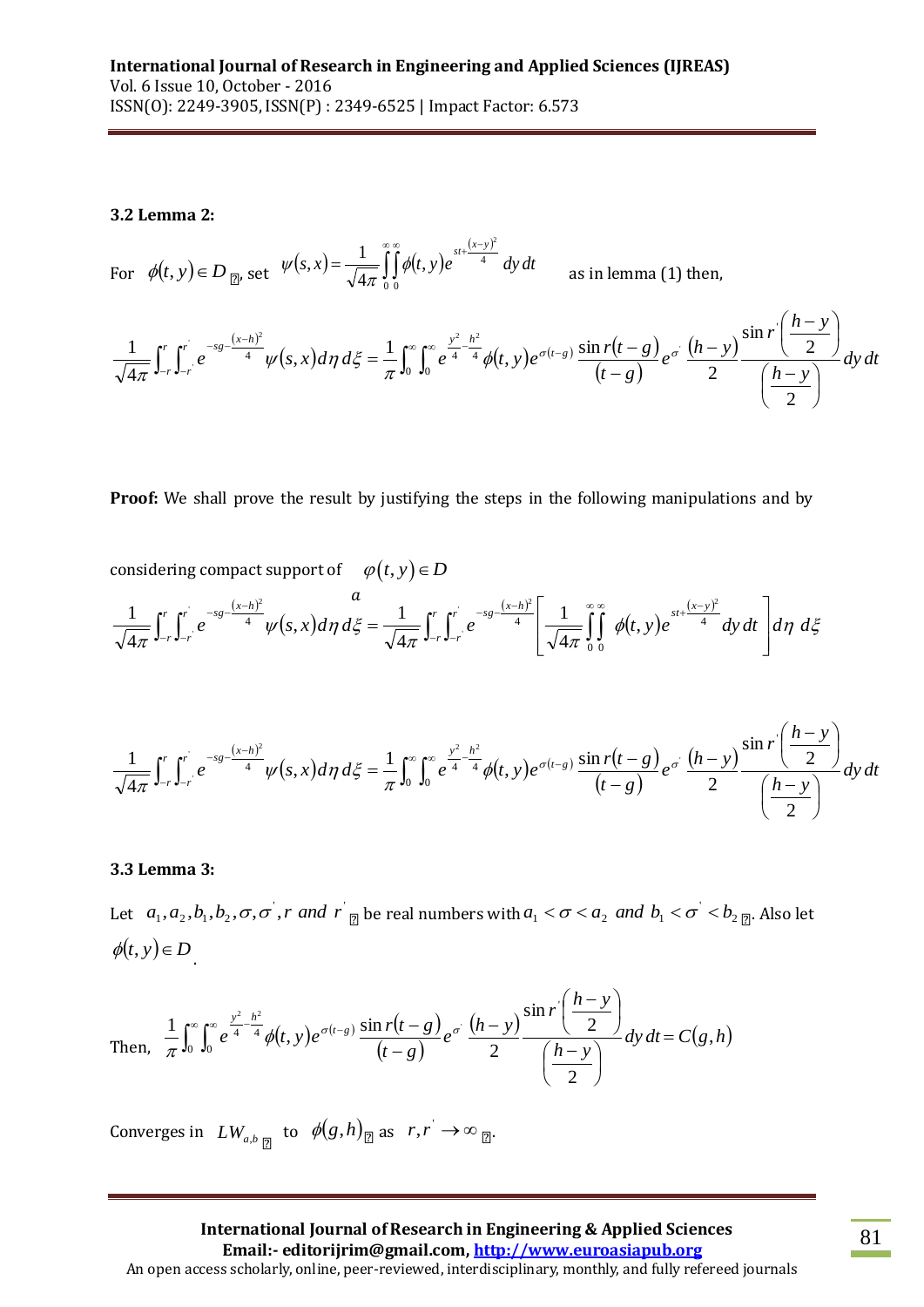**Proof:** Here we have to prove that

$$
\frac{1}{\pi} \int_0^{\infty} \int_0^{\infty} e^{\frac{y^2 - h^2}{4}} \phi(t, y) e^{\sigma(t - s)} \frac{\sin r(t - g)}{(t - g)} e^{\sigma} \frac{(h - y)}{2} \frac{\sin r \left(\frac{h - y}{2}\right)}{\left(\frac{h - y}{2}\right)} dy dt \rightarrow \phi(g, h)
$$

For this we show that

$$
\gamma_{a,b,p,q}|C(g,h)-\phi(g,h)|\to 0
$$

Now consider,

$$
\gamma_{a,b,p,q}\Big|C(g,h)-\phi(g,h)\Big|
$$
\n
$$
= \sup_{\substack{0<\text{g}<\infty \\ 0<\text{h}<\infty}}\Bigg|e^{as-\frac{bh}{2}+\frac{h^2}{4}}D_g^p D_h^q\Bigg[\frac{1}{\pi}\int_0^\infty e^{\frac{y^2-h^2}{4}}\phi(t,y)e^{\sigma(t-g)}\frac{\sin r(t-g)}{(t-g)}e^{\sigma}\frac{(h-y)}{2}\frac{\sin r\Big(\frac{h-y}{2}\Big)}{\Big(\frac{h-y}{2}\Big)}dy\,dt\Bigg]-\phi(g,h)\Bigg|\to 0
$$

$$
\frac{1}{\pi} \int_0^\infty \int_0^\infty \phi(t, y) e^{\sigma(t - s)} \frac{\sin r(t - s)}{(t - s)} e^{\sigma} \frac{(h - y)}{2} \frac{\sin r \left(\frac{h - y}{2}\right)}{\left(\frac{h - y}{2}\right)} dy dt = \phi(g, h)
$$
\n(3.3.1)

$$
(3.3.2)
$$

Using equation (3.3.2) in equation (3.3.1), we get

$$
\gamma_{a,b,p,q}\Big|C(g,h)-\phi(g,h)\Big|
$$
\n
$$
= \sup_{\substack{0< g<\infty \\ 0< h<\infty}}\Bigg|e^{a_g - \frac{bh}{2} + \frac{h^2}{4}}D_g^p D_h^q\Bigg| \frac{\frac{1}{\pi}\int_0^\infty e^{\frac{y^2}{4} - \frac{h^2}{4}}\phi(t,y)e^{\sigma(t-s)}\frac{\sin r(t-s)}{(t-s)}e^{\sigma}\frac{(h-y)}{2}\frac{\sin r\left(\frac{h-y}{2}\right)}{\left(\frac{h-y}{2}\right)}dy\,dt}{\left(-\frac{1}{\pi}\int_0^\infty \phi(t,y)e^{\sigma(t-s)}\frac{\sin r(t-s)}{(t-s)}e^{\sigma\left(\frac{h-y}{2}\right)}\frac{\sin r\left(\frac{h-y}{2}\right)}{\left(\frac{h-y}{2}\right)}dy\,dt}\Bigg|
$$

**International Journal of Research in Engineering & Applied Sciences Email:- editorijrim@gmail.com, http://www.euroasiapub.org** An open access scholarly, online, peer-reviewed, interdisciplinary, monthly, and fully refereed journals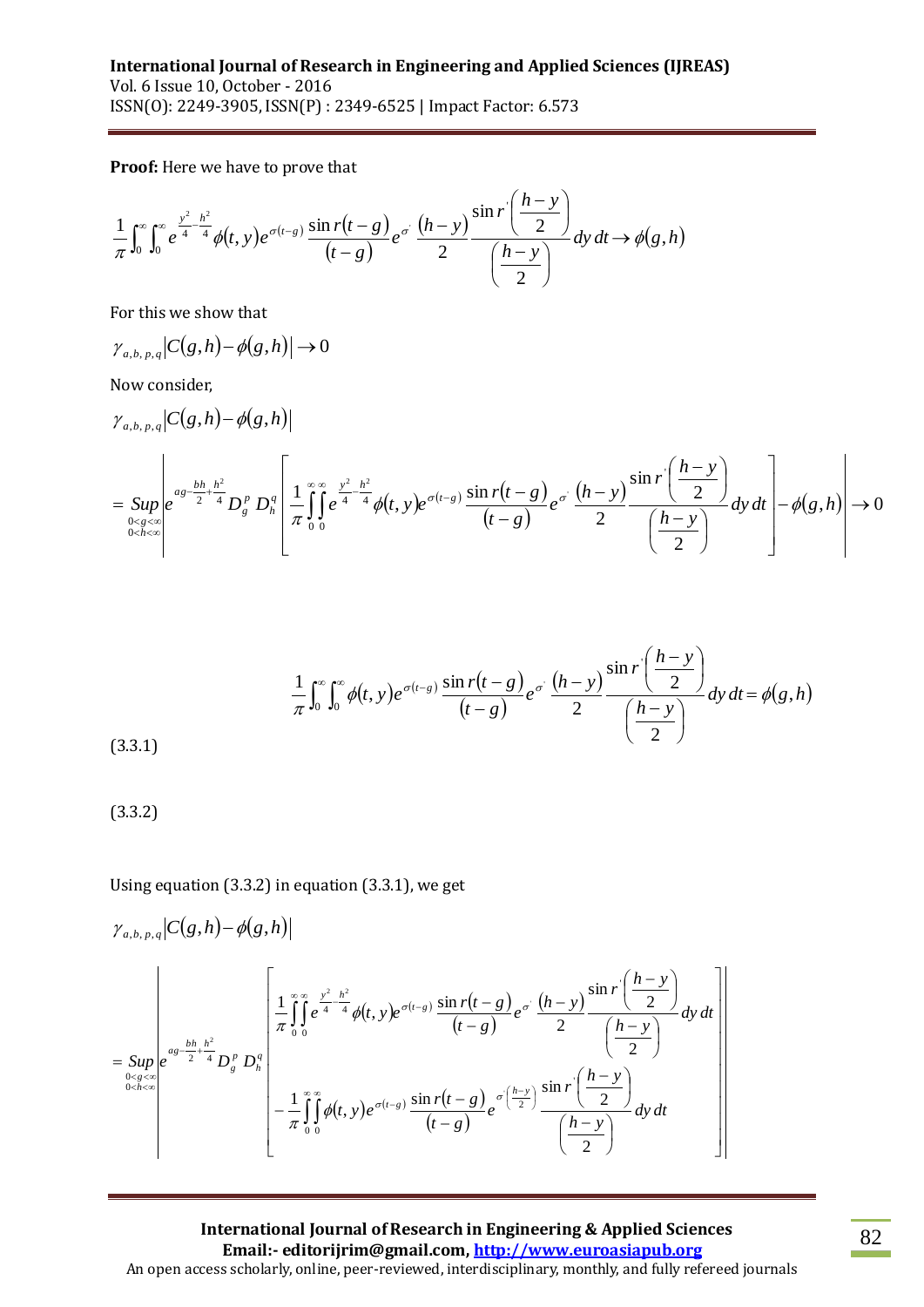$$
= \text{Sup}_{\substack{0 < g < \infty \\ 0 < h < \infty}} \left| e^{as - \frac{bh}{2} + \frac{h^2}{4}} D_g^p D_h^q \left[ \frac{2}{\pi} \int_{-\infty - \infty}^{\infty} e^{-\frac{y^2}{4} - \frac{h^2}{4}} \phi(t_1 + g, h - 2y_1) e^{-\pi_1} \frac{\sin rt_1}{t_1} e^{-\sigma y_1} \frac{\sin r y_1}{y_1} dy_1 dt_1 \right] \right|
$$

As A. H. Zemanian [1] pp. 66 and theorem 3.5.1, we can write

$$
\gamma_{a,b,p,q}|C(g,h)-\phi(g,h)|\to 0
$$

This completes the proof.

### **IV Theorem: 4.1 Inversion Theorem:**

Let  $F(s, x) = LW{f(t, y)}_{\text{max}}$  for  $s, x \in \Omega_{f(\frac{m}{2})}$ . Also let  $r$  *and*  $r|_{\text{max}}$  are real variables. Then in the sense of convergence in *D'*

$$
f(t, y) = \lim_{r, r \to \infty} \frac{-1}{4\pi\sqrt{\pi}} \int_{\sigma - ir}^{\sigma + ir} \int_{\sigma - ir}^{+ir} F(s, x) e^{-st + \frac{(x - y)^2}{4}} dx ds
$$
(4.4.1)

Where  $\sigma$  *and*  $\sigma$  are any fixed positive real nos. belonging to  $\Omega_f$  ,  $\sigma_1 < \sigma < \sigma_2$  and  $\sigma_1 < \sigma < \sigma_2$ .

**Proof**: We need to show that for  $\phi(t, y) \in D(\Omega)$ .

$$
= \text{Sup}_{e} \left| \int_{\alpha}^{a} \frac{\partial^{k} \partial_{k} A_{k}}{\partial x^{2}} D_{k}^{k} D_{k}^{k} \right| = \frac{2}{\pi} \int_{-\pi}^{\pi} \int_{-\pi}^{\alpha} \int_{-\pi}^{\alpha} \int_{-\pi}^{\alpha} \int_{-\pi}^{\alpha} \int_{-\pi}^{\alpha} \int_{-\pi}^{\alpha} \int_{-\pi}^{\alpha} \int_{-\pi}^{\alpha} \int_{-\pi}^{\alpha} \int_{-\pi}^{\alpha} \int_{-\pi}^{\alpha} \int_{-\pi}^{\alpha} \int_{-\pi}^{\alpha} \int_{-\pi}^{\alpha} \int_{-\pi}^{\alpha} \int_{-\pi}^{\alpha} \int_{-\pi}^{\alpha} \int_{-\pi}^{\alpha} \int_{-\pi}^{\alpha} \int_{-\pi}^{\alpha} \int_{-\pi}^{\alpha} \int_{-\pi}^{\alpha} \int_{-\pi}^{\alpha} \int_{-\pi}^{\alpha} \int_{-\pi}^{\alpha} \int_{-\pi}^{\alpha} \int_{-\pi}^{\alpha} \int_{-\pi}^{\alpha} \int_{-\pi}^{\alpha} \int_{-\pi}^{\alpha} \int_{-\pi}^{\alpha} \int_{-\pi}^{\alpha} \int_{-\pi}^{\alpha} \int_{-\pi}^{\alpha} \int_{-\pi}^{\alpha} \int_{-\pi}^{\alpha} \int_{-\pi}^{\alpha} \int_{-\pi}^{\alpha} \int_{-\pi}^{\alpha} \int_{-\pi}^{\alpha} \int_{-\pi}^{\alpha} \int_{-\pi}^{\alpha} \int_{-\pi}^{\alpha} \int_{-\pi}^{\alpha} \int_{-\pi}^{\alpha} \int_{-\pi}^{\alpha} \int_{-\pi}^{\alpha} \int_{-\pi}^{\alpha} \int_{-\pi}^{\alpha} \int_{-\pi}^{\alpha} \int_{-\pi}^{\alpha} \int_{-\pi}^{\alpha} \int_{-\pi}^{\alpha} \int_{-\pi}^{\alpha} \int_{-\pi}^{\alpha} \int_{-\pi}^{\alpha} \int_{-\pi}^{\alpha} \int_{-\pi}^{\alpha} \int_{-\pi}^{\alpha} \int_{-\pi}^{\alpha} \int_{-\pi}^{\alpha} \int_{-\pi}^{\alpha} \int_{-\pi}^{\alpha} \int_{-\pi}^{\alpha} \int_{-\pi}^{\alpha} \int_{-\pi}^{\alpha} \int_{-\pi}^{\alpha} \int_{-\pi}^{\alpha} \
$$

From the analyticity of  $F(s, x)$  on  $\Omega_f$  and the fact that the  $\phi(t, y)$  has compct support

 $\overline{A}$  $\overline{A}$  $\overline{A}$ in  $D(\Omega)$  it follows that the left hand side equation in (4.4.2) is merely a repeated integral with

respect to *t, s*, *y* and *x* and that the above integrand is continuous on the closed bounded domain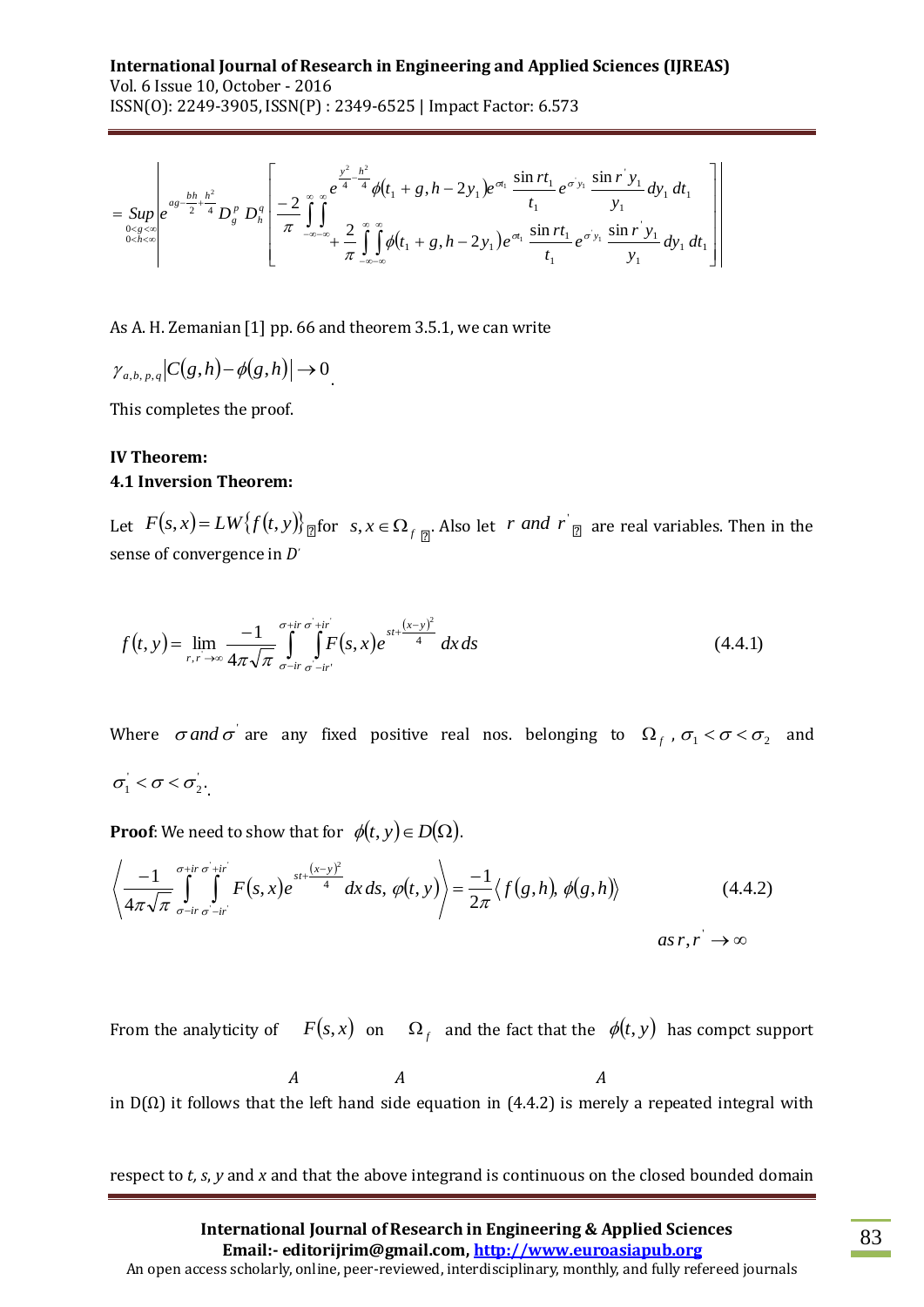of integration. Therefore, the left hand side without the limit notation can be written as,

$$
\int_{0}^{\infty} \int_{0}^{\infty} \phi(t, y) \left[ \frac{-1}{4\pi\sqrt{\pi}} \int_{\sigma - ir}^{\sigma + ir} \int_{\sigma - ir}^{+ ir} F(s, x) e^{-st + \frac{(x - y)^2}{4}} dx ds \right] dy dt
$$

Letting  $s = \sigma + i\xi$  and  $x = \sigma' + i\eta$  we get,

$$
\frac{-1}{4\pi\sqrt{\pi}}\int_{0}^{\infty}\int_{0}^{\infty}\phi(t, y)\int_{-r_{r}}^{r_{r}}F(s, x)e^{st+\frac{(x-y)^{2}}{4}} d\eta d\xi dy dt
$$

Since  $\Phi$ (t,y) has a compact support and integrand is a continuous function of  $(t, y, \xi, \eta)$ , the

 $\boldsymbol{A}$ 

order of integration may be changed. These yields

$$
\frac{-1}{4\pi\sqrt{\pi}}\int_{-r-r}^{r} F(s,x)\int_{0}^{\infty}\int_{0}^{st+\frac{(x-y)^{2}}{4}}dy dt d\eta d\xi
$$
\n
$$
=\frac{-1}{4\pi\sqrt{\pi}}\int_{-r-r}^{r} \int_{0}^{r} \frac{1}{\sqrt{4\pi}}\left\langle f(g,h,e^{-s\xi-\frac{(x-h)^{2}}{4}}\right\rangle \int_{0}^{\infty}\int_{0}^{\infty}\phi(t,y)e^{-st+\frac{(x-y)^{2}}{4}}dy dt d\eta d\xi
$$
\n
$$
=\left\langle f(g,h),\frac{-1}{2\pi}\left[\frac{1}{\pi}\int_{0}^{\infty}\int_{0}^{\infty}e^{\frac{y^{2}-h^{2}}{4}}\phi(t,y)e^{\sigma(t-s)}\frac{\sin r(t-g)}{(t-g)}e^{\sigma}\frac{(h-y)}{2}\frac{\sin r(\frac{h-y}{2})}{(\frac{h-y}{2})}dy dt\right]\right\rangle
$$

Because f belongs to  $LW_{a,b}$  and in view of lemma 2 & 3, the last expansion tends to

$$
\left\langle f(g,h), \frac{-1}{2\pi} \phi(g,h) \right\rangle
$$

$$
= \frac{-1}{2\pi} \langle f(g,h), \phi(g,h) \rangle
$$

Which complete the proof of the inversion theorem.

## **4.2 Uniqueness Theorem:**

Let  $LW\{f(t, y)\}=F(s, x)$  for  $(s, x) \in \Omega_f$  and  $LW\{u(t, y)\}=U(s, x)$  for  $(s, x) \in \Omega_u$  and if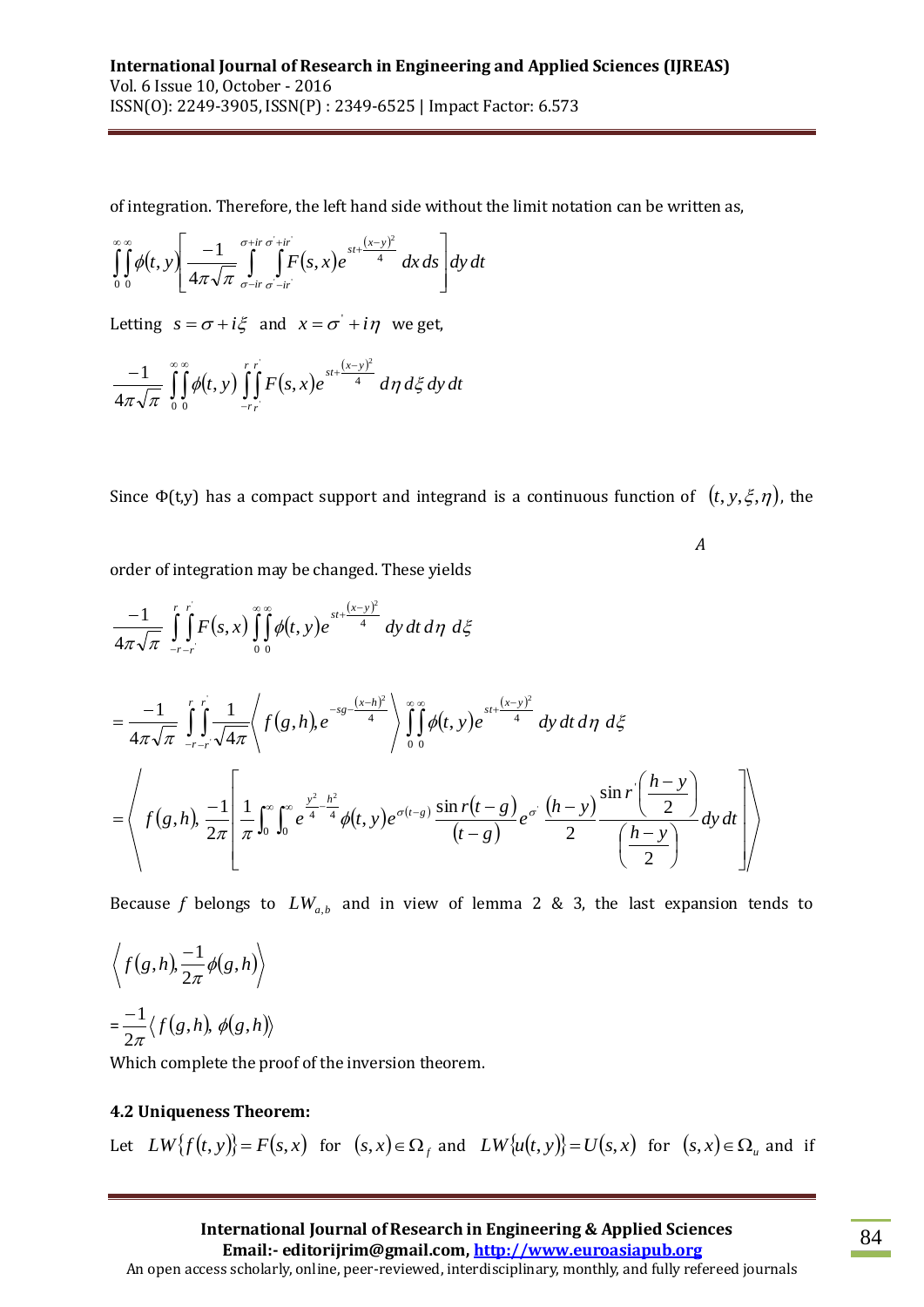is not empty. If  $F(s, x) = U(s, x)$  on  $\Omega_f \cap \Omega_u$ , then  $f(t, y) = u(t, y)$  in the sense of equality in  $[D](\Omega)$ .

**Proof:** For any  $(t, y) \in \Omega$  and using inversion theorem, we get

**Proof:** For any 
$$
(t, y) \in S^2
$$
 and using inversion theorem, we get  
\n
$$
\langle f(t, y) - u(t, y), \phi(t, y) \rangle = \left\langle \lim_{r, r \to \infty} \frac{-1}{4\pi \sqrt{\pi}} \int_{\sigma - ir}^{\sigma + ir} \int_{\sigma - ir}^{+ ir} \{F(s, x) - U(s, x)\} e^{-st + \frac{(x - y)^2}{4}} dx ds, \phi(t, y) \right\rangle
$$

(4.2.1)

But given that  $F(s, x) = U(s, x)$ 

Therefore equation (4.2.1) becomes

 $= 0, (t, y) \in D(\Omega)$ 

Hence  $f(t, y) = u(t, y)$  in the sense of equality in  $D'(\Omega)$ .

#### **V. Conclusion:**

This paper concludes inversion theorem by using some lemmas and uniqueness theorem for Laplace-Weierstrass transform.

#### **References:**

- [1] Bilodeau G. G. , 1961, An Inverse formula for the Weierstrass transform, Canad. J. Math., 13, pp. 593-601.
- [2] Kene R. V. & Gudadhe A. S., 2012, Some properties of generalized Mellin-Whittaker transform, Int. J. Contemp. Math-sciences, vol. 7, No.10, 477-488.
- $\Omega_j \cap \Omega_a$ , is not empty, if  $F(s, z) = U(s, z)$  on  $\Omega_j \cap \Omega_a$ , then  $f(t, s) = a(t, s)$  in the sense of<br>equality in  $D(\Omega)$ .<br> **Proof:** For any  $(t, y) \in \Omega$ , and using inversion theorem, we get<br>  $\langle f(t, y) u(t, y), \phi(t, y) \rangle$ <br>  $\langle \psi_{xx}, \phi_{xx} \$ [3] Mathurkar S. S., Dagwal V. J. & Gulhane P. A., 2014, Analytic behaviour of Laplace Weierstrass transform, International Journal of Mathematical Archive-5(10), 243-246, ISSN 2229-5046.
- [4] Mathurkar S. S.**,** Gulhane P. A., 2014, Elementary properties of Laplace-Weierstrass Trans
- form with analytic behavior, Proceeding of National Conference on Recent Application on Mathematical Tool in Science and Technology (RAMT-2014), May 8-9.
- [5] Pathak R. S., Integral transformation of generalized functions and their applications, Hordon and Breach Science Publishers, Netherland.
- [6] Robbin G. M. & Huang T. S., 1972, Inverse filtering for linear shift-variant imaging system, proc. IEEE, 60, 862-872.
- [7] Thakur A. K. & Tamrakar P., 2015, Convergence and inversion theorems for Generalized Weierstrass transform, Bulletin of Mathematical Sciences and